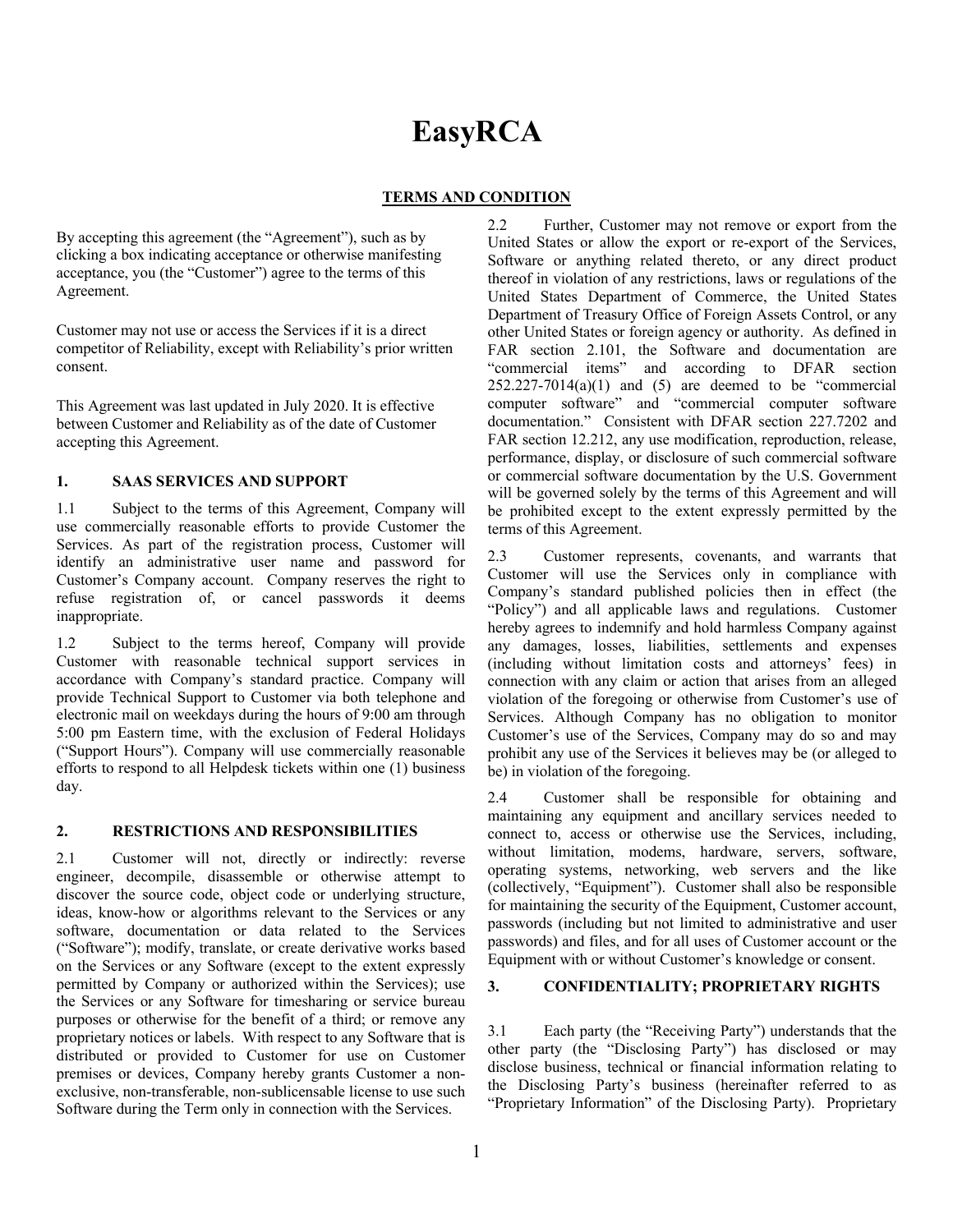Information of Company includes non-public information regarding features, functionality and performance of the Service. Proprietary Information of Customer includes non-public data provided by Customer to Company to enable the provision of the Services ("Customer Data"). The Receiving Party agrees: (i) to take reasonable precautions to protect such Proprietary Information, and (ii) not to use (except in performance of the Services or as otherwise permitted herein) or divulge to any third person any such Proprietary Information. The Disclosing Party agrees that the foregoing shall not apply with respect to any information after five (5) years following the disclosure thereof or any information that the Receiving Party can document (a) is or becomes generally available to the public, or (b) was in its possession or known by it prior to receipt from the Disclosing Party, or (c) was rightfully disclosed to it without restriction by a third party, or (d) was independently developed without use of any Proprietary Information of the Disclosing Party or (e) is required to be disclosed by law.

3.2 Customer shall own all right, title and interest in and to the Customer Data, as well as any data that is based on or derived from the Customer Data and provided to Customer as part of the Services. Company shall own and retain all right, title and interest in and to (a) the Services and Software, all improvements, enhancements or modifications thereto, (b) any software, applications, inventions or other technology developed in connection with Implementation Services or support, and (c) all intellectual property rights related to any of the foregoing.

3.3 Notwithstanding anything to the contrary, Company shall have the right collect and analyze data and other information relating to the provision, use and performance of various aspects of the Services and related systems and technologies (including, without limitation, information concerning Customer Data and data derived therefrom), and Company will be free (during and after the term hereof) to (i) use such information and data to improve and enhance the Services and for other development, diagnostic and corrective purposes in connection with the Services and other Company offerings, and (ii) disclose such data solely in aggregate or other de-identified form in connection with its business. No rights or licenses are granted except as expressly set forth herein.

## **4. PAYMENT OF FEES**

4.1 Customer will pay Company the then applicable fees described online or via a representative for the Services and Setup Services in accordance with the terms therein (the "Fees"). If Customer's use of the Services exceeds the Service Capacity set forth in the initial payment or otherwise requires the payment of additional fees (per the terms of this Agreement), Customer shall be billed for such usage and Customer agrees to pay the additional fees in the manner provided herein. Company reserves the right to change the Fees or applicable charges and to institute new charges and Fees at the end of the Initial Service Term or then-current renewal term, upon thirty (30) days prior notice to Customer (which may be sent by email). If Customer believes that Company has billed Customer incorrectly, Customer must contact Company no later than 60 days after the

closing date on the first billing statement in which the error or problem appeared, in order to receive an adjustment or credit. Inquiries should be directed to Company's customer support department.

4.2 Company may choose to bill through an invoice, in which case, full payment for invoices issued in any given month must be received by Company thirty (30) days after the mailing date of the invoice. Unpaid amounts are subject to a finance charge of 1.5% per month on any outstanding balance, or the maximum permitted by law, whichever is lower, plus all expenses of collection and may result in immediate termination of Service. Customer shall be responsible for all taxes associated with Services other than U.S. taxes based on Company's net income.

## **5. TERM AND TERMINATION**

5.1 Subject to earlier termination as provided below, this Agreement is for the Initial Service Term of one (1) year unless otherwise specified, and shall be automatically renewed for additional periods of the same duration as the Initial Service Term (collectively, the "Term"), unless either party requests termination at least thirty (30) days prior to the end of the thencurrent term.

5.2 In addition to any other remedies it may have, either party may also terminate this Agreement upon thirty (30) days' notice (or without notice in the case of nonpayment), if the other party materially breaches any of the terms or conditions of this Agreement. Customer will pay in full for the Services up to and including the last day on which the Services are provided. Upon any termination, Company will make all Customer Data available to Customer for electronic retrieval for a period of thirty (30) days, but thereafter Company may, but is not obligated to, delete stored Customer Data. All sections of this Agreement which by their nature should survive termination will survive termination, including, without limitation, accrued rights to payment, confidentiality obligations, warranty disclaimers, and limitations of liability.

# **6. WARRANTY AND DISCLAIMER**

Company shall use reasonable efforts consistent with prevailing industry standards to maintain the Services in a manner which minimizes errors and interruptions in the Services and shall perform the Implementation Services in a professional and workmanlike manner. Services may be temporarily unavailable for scheduled maintenance or for unscheduled emergency maintenance, either by Company or by third-party providers, or because of other causes beyond Company's reasonable control, but Company shall use reasonable efforts to provide advance notice in writing or by e-mail of any scheduled service disruption. HOWEVER, COMPANY DOES NOT WARRANT THAT THE SERVICES WILL BE UNINTERRUPTED OR ERROR FREE; NOR DOES IT MAKE ANY WARRANTY AS TO THE RESULTS THAT MAY BE OBTAINED FROM USE OF THE SERVICES.EXCEPT AS EXPRESSLY SET FORTH IN THIS SECTION, THE SERVICES AND IMPLEMENTATION SERVICES ARE